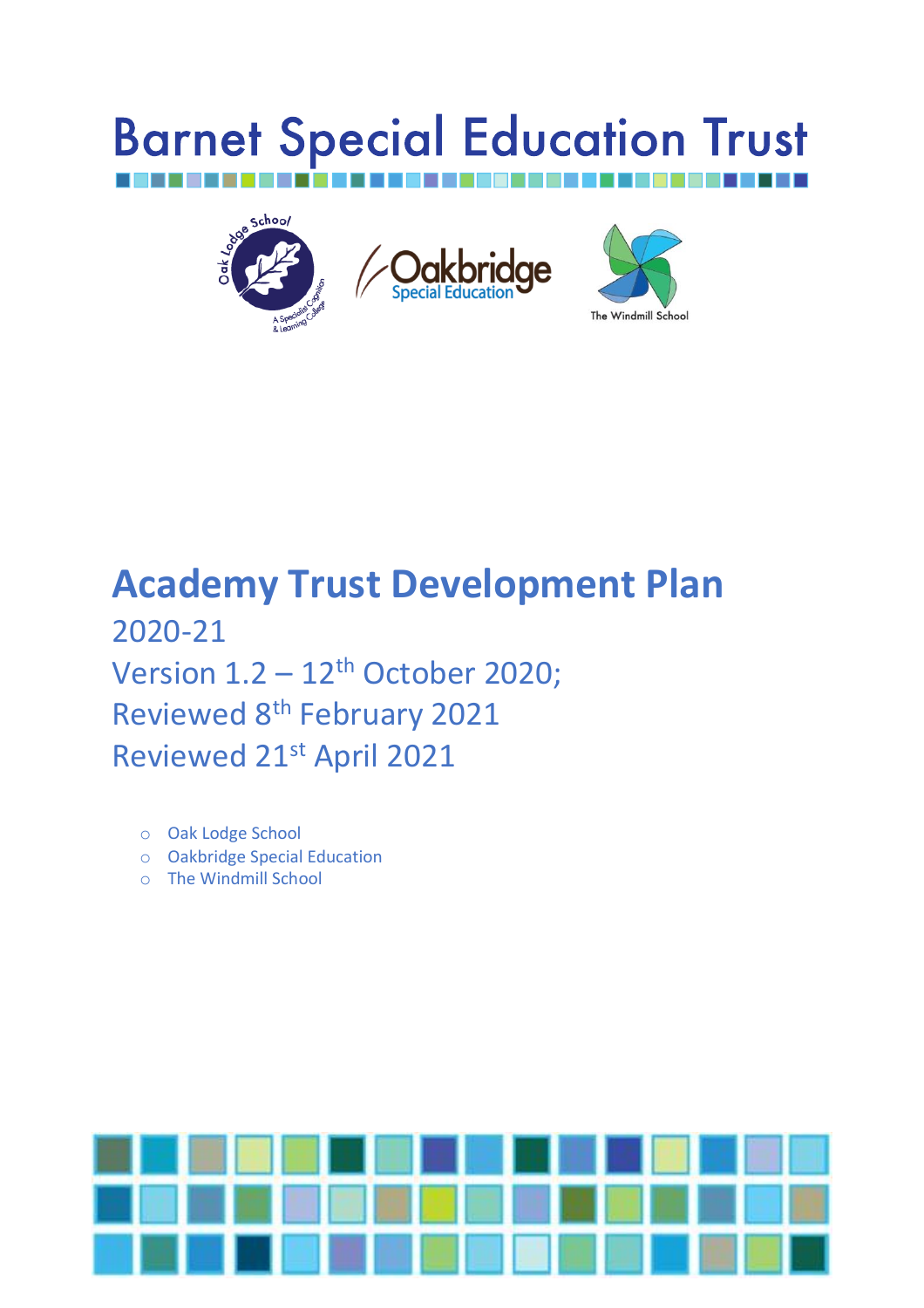#### **Contents**

| Strengths - Areas for Development - Opportunities - Risks5 |
|------------------------------------------------------------|
|                                                            |
|                                                            |
|                                                            |
|                                                            |
|                                                            |
|                                                            |
|                                                            |
|                                                            |
|                                                            |
|                                                            |
|                                                            |
|                                                            |
|                                                            |
|                                                            |
|                                                            |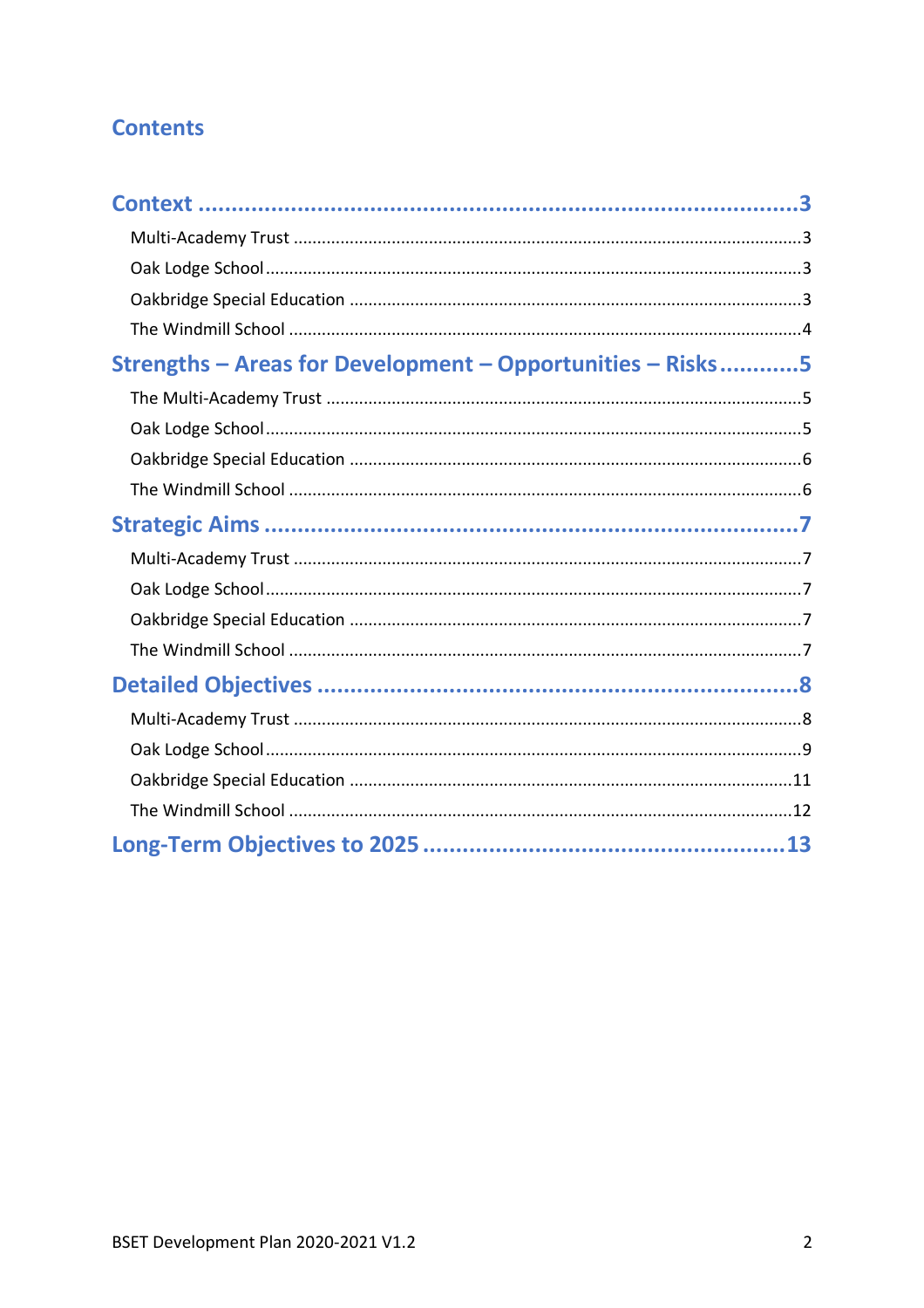## <span id="page-2-0"></span>**Context**

#### <span id="page-2-1"></span>Multi-Academy Trust

Established in 2016 to support an application to open a special free school that would specialise in Autism education. The founder members were all experienced special education professionals who have fulfilled successful roles in special school leadership and education consultancy. They have been supported by the pre-existing governing body of Oak Lodge School. The board of trustees has been complemented by a strong range of skills and experiences in accountancy, strategic development, education and academic research.

#### <span id="page-2-2"></span>Oak Lodge School

Originally established in 1916, the school operated from a site in Oak Lane, East Finchley until the 1970s, when it moved to its current site in Heath View. It was maintained as a community special school until its conversion in January 2017, when it became the first operational academy of the MAT. The school had received two Outstanding judgements as a maintained school, and was further confirmed as Outstanding by Ofsted in its first academy inspection of September 2019. Subsequently, the new special academy, which had received consecutively successful accreditations from the National Autistic Society's Autism Accreditation programme as a community special school, was awarded expert practitioner status as a special academy following a review in December 2019.

The school is well regarded and in demand from its local authority commissioners. As a result, it is accepting additional admissions over its funded place numbers in September 2020, taking the roll from the current 192, to 206. The local authority has offered the opportunity of additional accommodation on a separate site to enable Oak Lodge to accept additional pupils. This offer is currently deferred.

The school has endured a significant period of closure due to the COVID-19 emergency and is just beginning its process of recovery and of phased re-opening, whilst emergency social distancing measures remain in place. A small percentage of students, identified through risk assessment have returned to part time attendance at the school. The school is fully aware of the impact this extended closure period has had on student and family wellbeing

#### <span id="page-2-3"></span>Oakbridge Special Education

Following the Children and Families Act of 2014, SEN provision was expanded to the 25<sup>th</sup> birthday of young adults with an Education Health and Care Plan. In response to parental demand, it was decided to create an alternative SEN provision to that offered by local FE providers, for learners aged 19 onwards. This provision was initially established as a franchise with Barnet & Southgate College. Subsequent legislation restricted the continued use of subcontracted education provision by FE providers. As a result, Oakbridge Special Education has been created as a subsidiary company of the MAT, who remain the corporate member, appointing the subsidiary's independent directors. The provision is recognised as a Special Post-16 Institution by ESFA for funding purposes.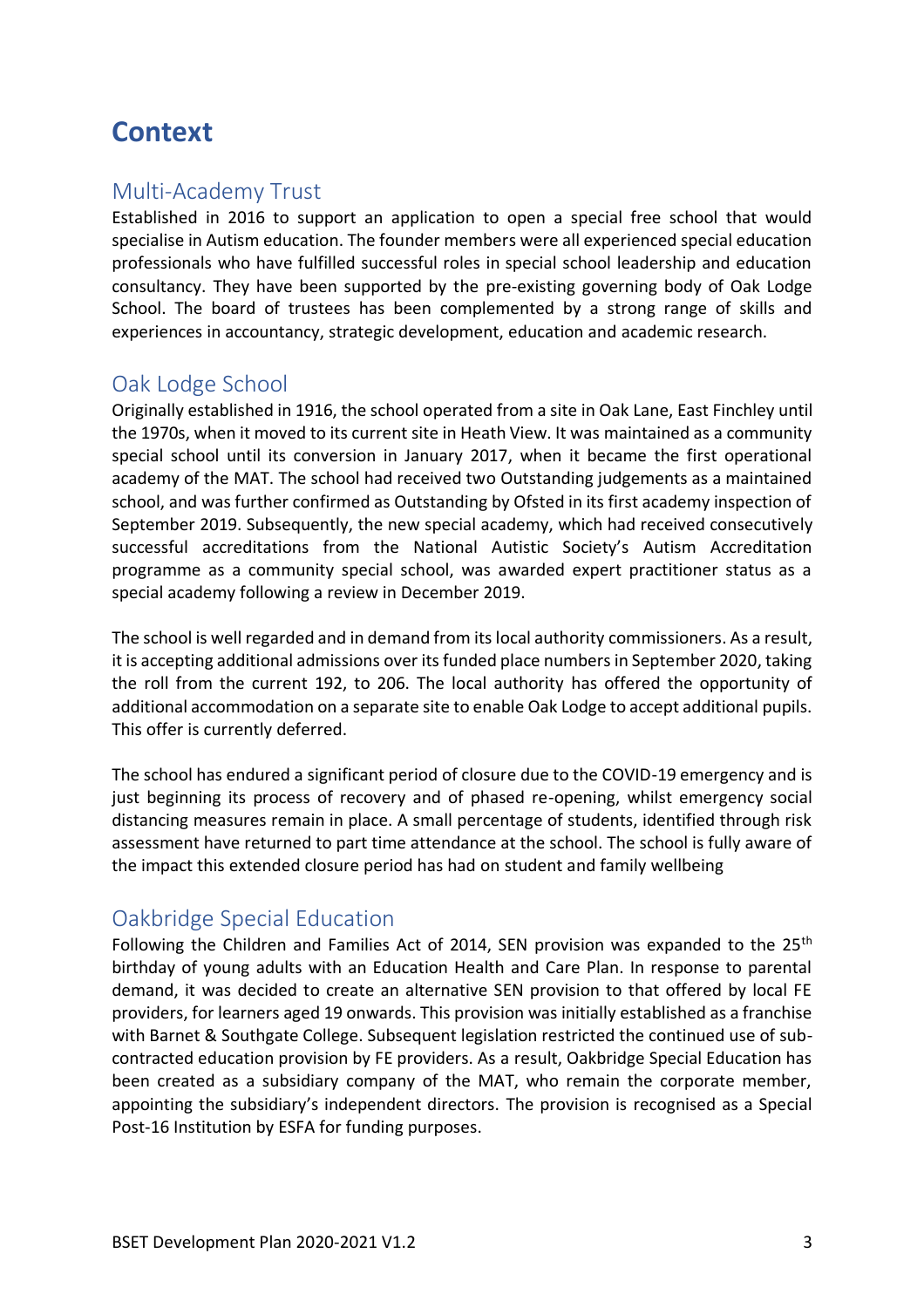Oakbridge has sustained a popular and successful curriculum offer, well supported by parents and commissioners alike. From its inception in 2014, it has operated from Scout's premises in Mill Hill. Students have benefited from the spacious grounds, but provision has been to some extent hindered by the shared occupation of scouting premises.

Oakbridge operations have also been severely affected by the COVID-19 pandemic crisis. It had also been closed the week before other schools as a result of site health and safety issues. It has now been partially re-opened and is gradually admitting more students to part time attendance.

#### <span id="page-3-0"></span>The Windmill School

In 2015, senior leaders at Oak Lodge formed a development group with other SEN specialists and the director of the Centre for Research in Autism Education at UCL. The group subsequently made a successful application to DfE through its free school programme to open a 5-19, 90 place special academy. The provision will offer places for children and young people on the autism spectrum whose academic ability lies just behind their mainstream peers, but who find the environment of a mainstream setting too challenging to thrive. This project is fully supported by Barnet local authority as a response to high local demand for special school places.

The project entered 'pre-opening' status in November 2016. The search for a site has been very protracted; due to a lack of local authority sites and the high level of commercial land values in the Barnet area.

A suitable site was identified in 2017, but the costs attached led to a broader project of enabling development to make the project affordable to DfE. This was to include a care home and retirement living residential complex. Barnet planning policy has not meshed comfortably with such a plan, given that the land is designated green belt. Both development partners have now effectively withdrawn from the project due to the planning issues and negotiations are underway between the land vendors and LocatED to purchase a smaller parcel of the land subject to planning approval. The success of this approach is by no means guaranteed, and an alternative site is now being considered.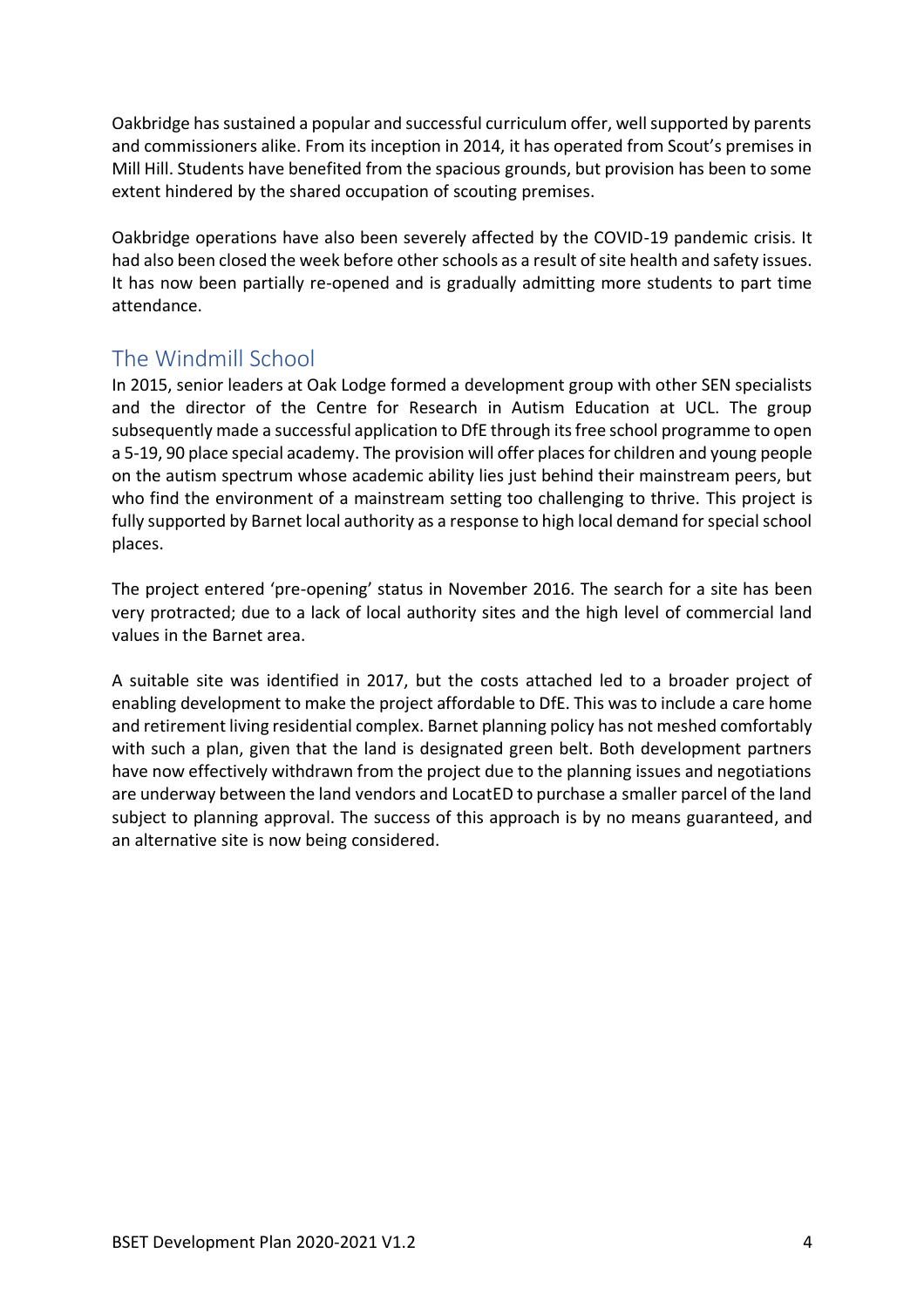## <span id="page-4-0"></span>**Strengths – Areas for Development – Opportunities – Risks**

### <span id="page-4-1"></span>The Multi-Academy Trust

| Strengths                                                                                                                                                                                      | <b>Areas for Development</b>                                                                                                                                                                                                                                                                                                                             |
|------------------------------------------------------------------------------------------------------------------------------------------------------------------------------------------------|----------------------------------------------------------------------------------------------------------------------------------------------------------------------------------------------------------------------------------------------------------------------------------------------------------------------------------------------------------|
| Experienced members and trustees with an<br>appropriate range of knowledge and skills<br>Committed local governors or directors,<br>including parents of students attending<br>open provisions | Management of documentation and<br>trustee, governor accessibility to<br>information<br>Manage succession of leadership                                                                                                                                                                                                                                  |
| Opportunities                                                                                                                                                                                  | <b>Risks</b>                                                                                                                                                                                                                                                                                                                                             |
| Appointment of new Clerk brings<br>opportunity to refresh ideas on governance                                                                                                                  | Unexpected school closures and associated<br>operational challenges due to ongoing<br>pandemic<br>Loss of trustees due to protracted wait for<br>free school site<br>Inability to recruit future leaders with<br>sufficient skills and experience<br>Additional payroll risk linked to historic<br>holiday payment claim for term-time only<br>employees |

#### <span id="page-4-2"></span>Oak Lodge School

| Strengths                                  | <b>Areas for Development</b>             |
|--------------------------------------------|------------------------------------------|
| <b>Outstanding Ofsted grade</b>            | Adaptation of curriculum to 'new normal' |
| NAS leading practitioner                   |                                          |
| Well regarded by local authority           |                                          |
| Recent work to establish online curriculum |                                          |
| materials in response to COVID-19          |                                          |
| Opportunities                              | <b>Risks</b>                             |
| Offer of additional accommodation to       | Security of succession planning          |
| expand provision                           | Ability to recruit high-quality staff    |
| Retirement of CFO - provides opportunity   |                                          |
| for re-structure                           |                                          |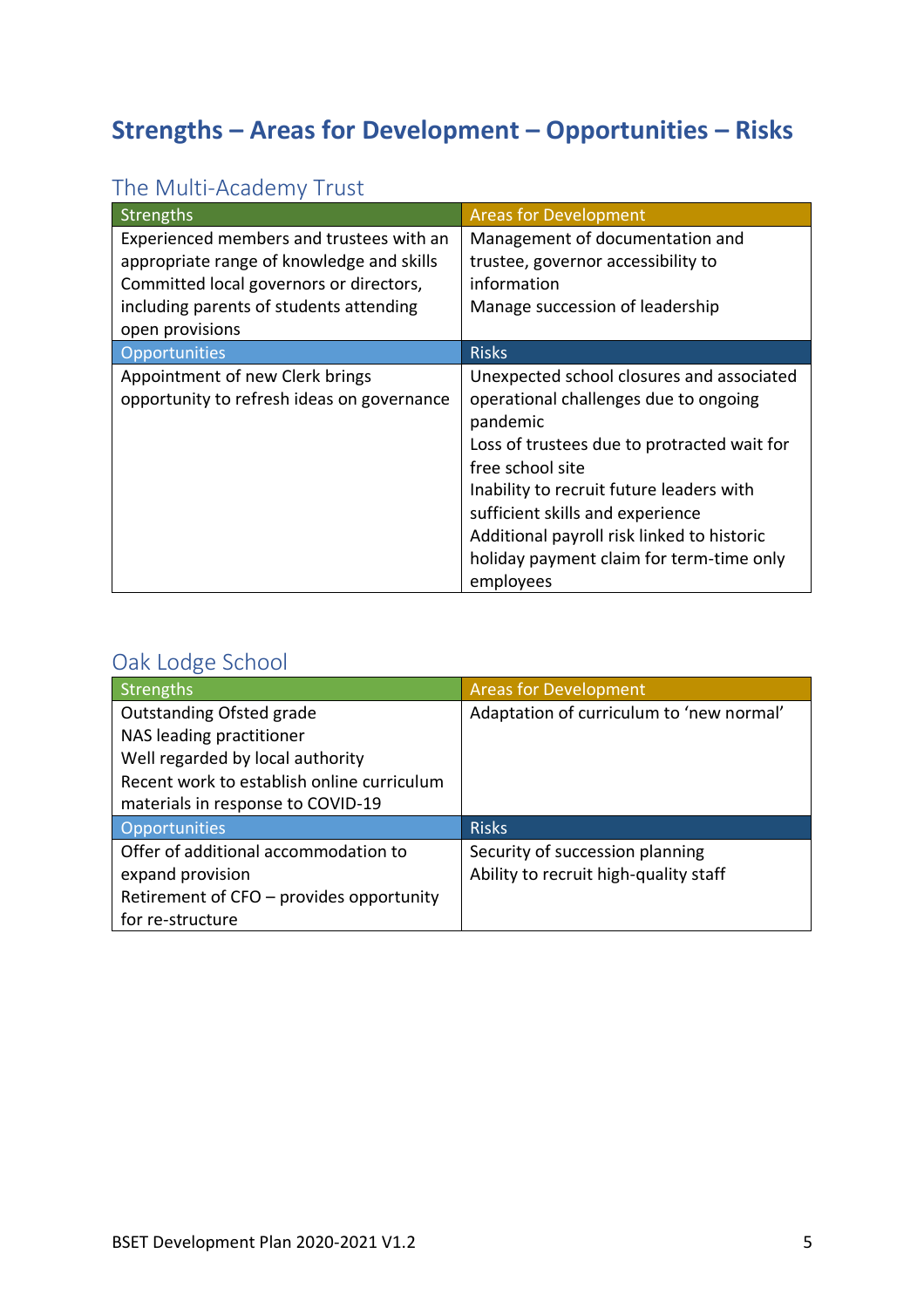## <span id="page-5-0"></span>Oakbridge Special Education

| Strengths                               | <b>Areas for Development</b>                 |
|-----------------------------------------|----------------------------------------------|
| Well regarded in-demand provision       | Increase robustness and rigour of transition |
| growing from 16 to 18 funded places;    | programme to next stage of education or      |
| providing excellent value for money for | support;                                     |
| local authorities;                      | Increase levels of home and parental         |
| Highly inclusive and personalised       | support;                                     |
| curriculum;                             | Development of student voice                 |
| Skilled and experienced specialist      |                                              |
| workforce                               |                                              |
| Opportunities                           | <b>Risks</b>                                 |
| The development of greater links with   | Long term security and viability of current  |
| social service provision                | site;                                        |
|                                         | Inability to expand due to limitations of    |
|                                         | current accommodation                        |

## <span id="page-5-1"></span>The Windmill School

| Strengths                                   | <b>Areas for Development</b>                 |
|---------------------------------------------|----------------------------------------------|
| DfE approval                                | A site is urgently required                  |
| Experienced and knowledgeable               |                                              |
| development group                           |                                              |
| <b>Opportunities</b>                        | <b>Risks</b>                                 |
| Strong demand for specialist SEND places in | That stakeholder interest wanes in the light |
| Barnet and neighbouring authorities         | of the protracted site search                |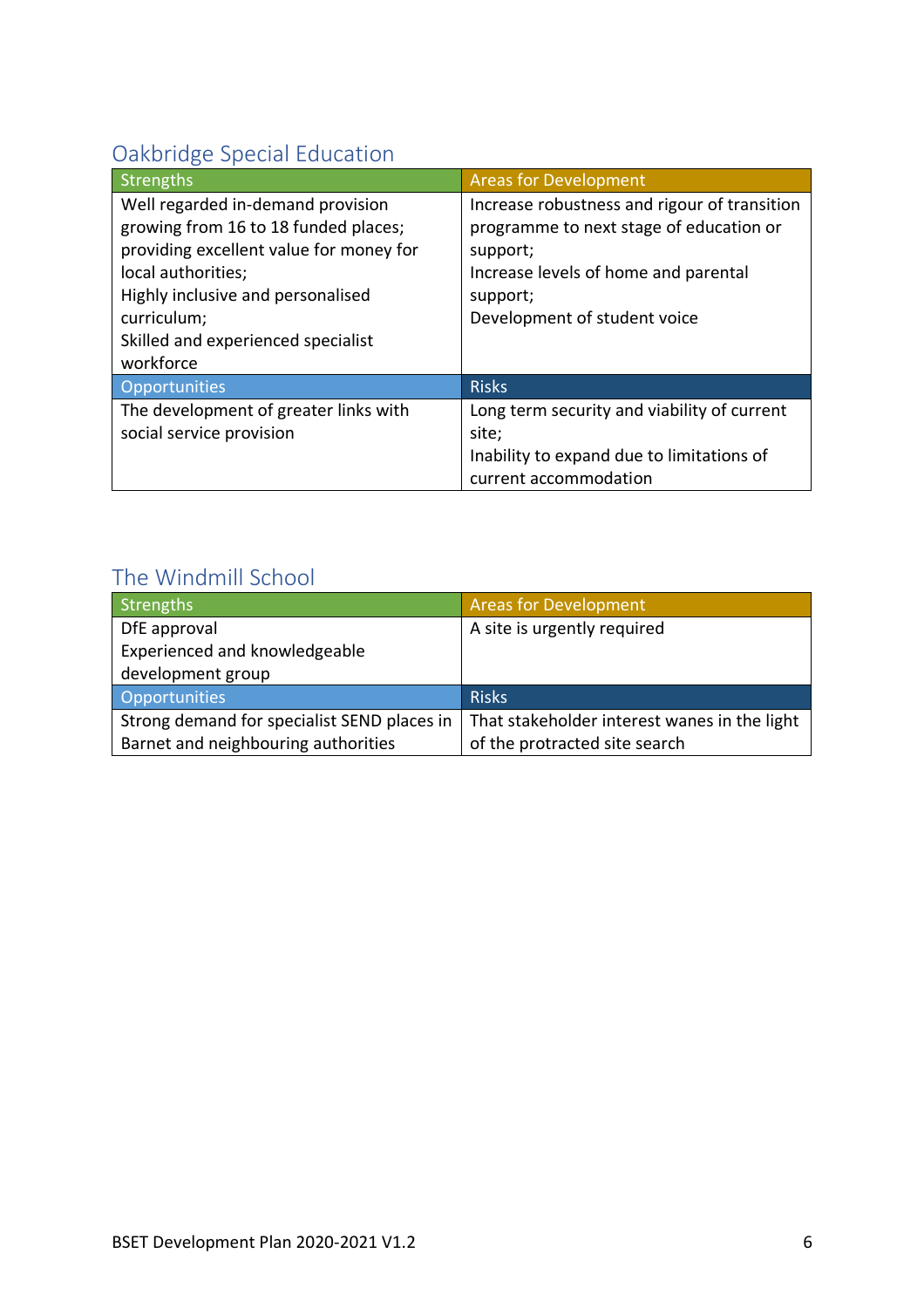## <span id="page-6-0"></span>**Strategic Aims**

#### <span id="page-6-1"></span>Multi-Academy Trust

- $\circ$  To continue as a going concern in accordance with the Academies Financial Handbook, maintaining sound financial control of its resources and assets
- o To be an outward looking organisation committed to the quality of its governance
- $\circ$  To be a forward-looking organisation that ensures it is well-placed to support the continued and future success of its academies and subsidiary provisions
- o To remain an independent specialist, SEND MAT, small enough to maintain a personalised service to the community of open provisions
- o To establish The Windmill School.

#### <span id="page-6-2"></span>Oak Lodge School

- $\circ$  To ensure a safe and flexible education offer is delivered during the period of the COVID-19 pandemic as best as possible.
- $\circ$  To develop specialist hybrid formal and non-formal curriculums that will meet the broad range of needs and aptitudes presented by students admitted to the school
- $\circ$  To maintain a high level of regard and reputation with commissioners, learners and their families, who will be confident in the quality of its provision.
- $\circ$  To further improve the quality of accommodation and resources on its East Finchley site
- $\circ$  To consider the development of satellite sites where place demand exceeds currently available level of supply

#### <span id="page-6-3"></span>Oakbridge Special Education

- o To ensure a safe and flexible education offer is delivered during the period of the COVID-19 pandemic as best as possible.
- o To develop a vocational curriculum model as a specialist independent FE provision for young people and adults aged 16 to 25, that prepares them for independent or supported adult lives
- o To secure a long-term home on its own discrete site

#### <span id="page-6-4"></span>The Windmill School

- $\circ$  To secure a site with planning permission on which to establish a new Special Academy offering up to 90 places for children and young people aged 5 – 18 with a confirmed autism spectrum condition.
- o To develop a therapeutic and eclectic curriculum model informed by evidence-based practice and academic research.
- o To open for first admissions by September 2023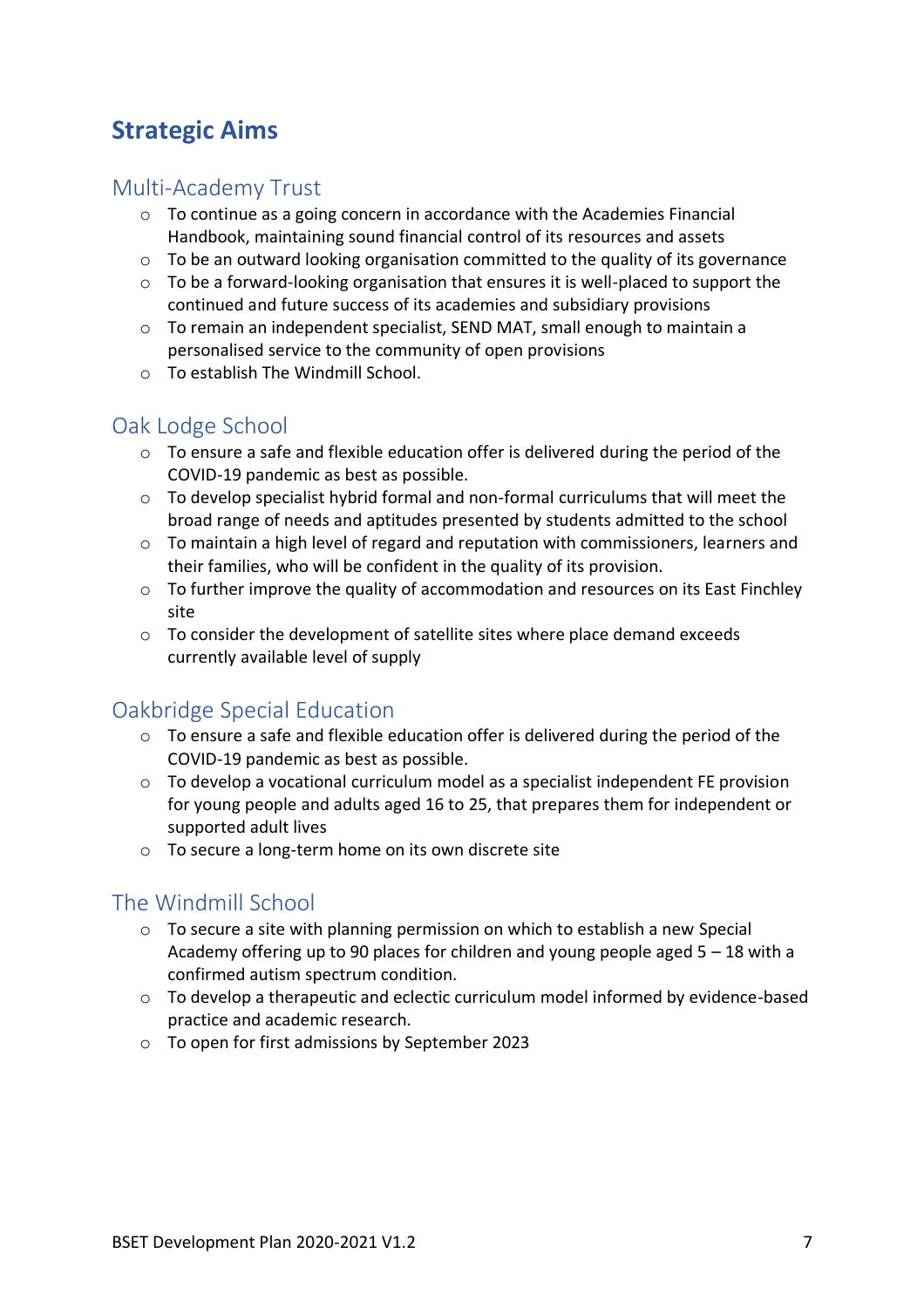## <span id="page-7-0"></span>**Detailed Objectives**

<span id="page-7-1"></span>

|      | <b>Multi-Academy Trust</b>                                                                                                                                     |                                                                                                                                                                                                                                                                                                                                                        |                   |                |       |
|------|----------------------------------------------------------------------------------------------------------------------------------------------------------------|--------------------------------------------------------------------------------------------------------------------------------------------------------------------------------------------------------------------------------------------------------------------------------------------------------------------------------------------------------|-------------------|----------------|-------|
| Ref: | Impact                                                                                                                                                         | <b>Actions</b>                                                                                                                                                                                                                                                                                                                                         | <b>Date</b>       | <b>Lead</b>    | Prog: |
| 1.1  | Both open provisions of<br>the Trust have robust<br>recovery plans in place for<br>re-opening to all students<br>and that take full account<br>of DfE guidance | Detailed operational plan and<br>$\bullet$<br>risk assessment for each<br>provision<br>Implementation of a 'recovery'<br>$\bullet$<br>curriculum with integrated<br>behaviour and pastoral support<br>Support for parents<br>$\bullet$<br>Contingency plan for<br>$\bullet$<br>educational continuity in the<br>event of a further outbreak            | <b>SEP20</b>      | LW             |       |
| 1.2  | There is a robust and<br>efficient system for<br>trustees and local<br>governors to access<br>information                                                      | Review of clerking<br>$\bullet$<br>arrangements<br>Establishment of cloud-based<br>$\bullet$<br>specialist governance service<br>(Governor Hub)<br>Migration of existing<br>$\bullet$<br>documentation                                                                                                                                                 | SEP20             | IK<br>Clerk    |       |
| 1.3  | Trustees and local<br>governors provide<br>excellent support and<br>challenge to the<br>operational leaders of their<br>schools and provisions                 | Annual survey of skills and<br>$\bullet$<br>competences<br>Provision of training<br>$\bullet$<br>opportunities<br>Additional recruitment to fill<br>$\bullet$<br>any identified gaps in the Board<br>or its committees                                                                                                                                 | OCT20             | IK<br>Clerk    |       |
| 1.4  | Minimal exposure of<br>financial reserves from<br>term-time only holiday pay<br>claim of UNISON                                                                | Engagement with Capita HR<br>$\bullet$<br>joint negotiation                                                                                                                                                                                                                                                                                            | DEC <sub>20</sub> | AD             |       |
| 1.5  | The Trust has a clear and<br>successful succession plan<br>for key leadership and<br>administrative roles                                                      | Review and consolidation of<br>$\bullet$<br>clerking, compliance and<br>company secretarial roles<br>Plan for succession and<br>$\bullet$<br>combination of current CFO and<br>Finance manager roles,<br>recruiting single replacement<br>Ensure appointment of HT<br>designate for The Windmill<br>School, pending successful<br>planning application | APR21             | JC<br>LW<br>IK |       |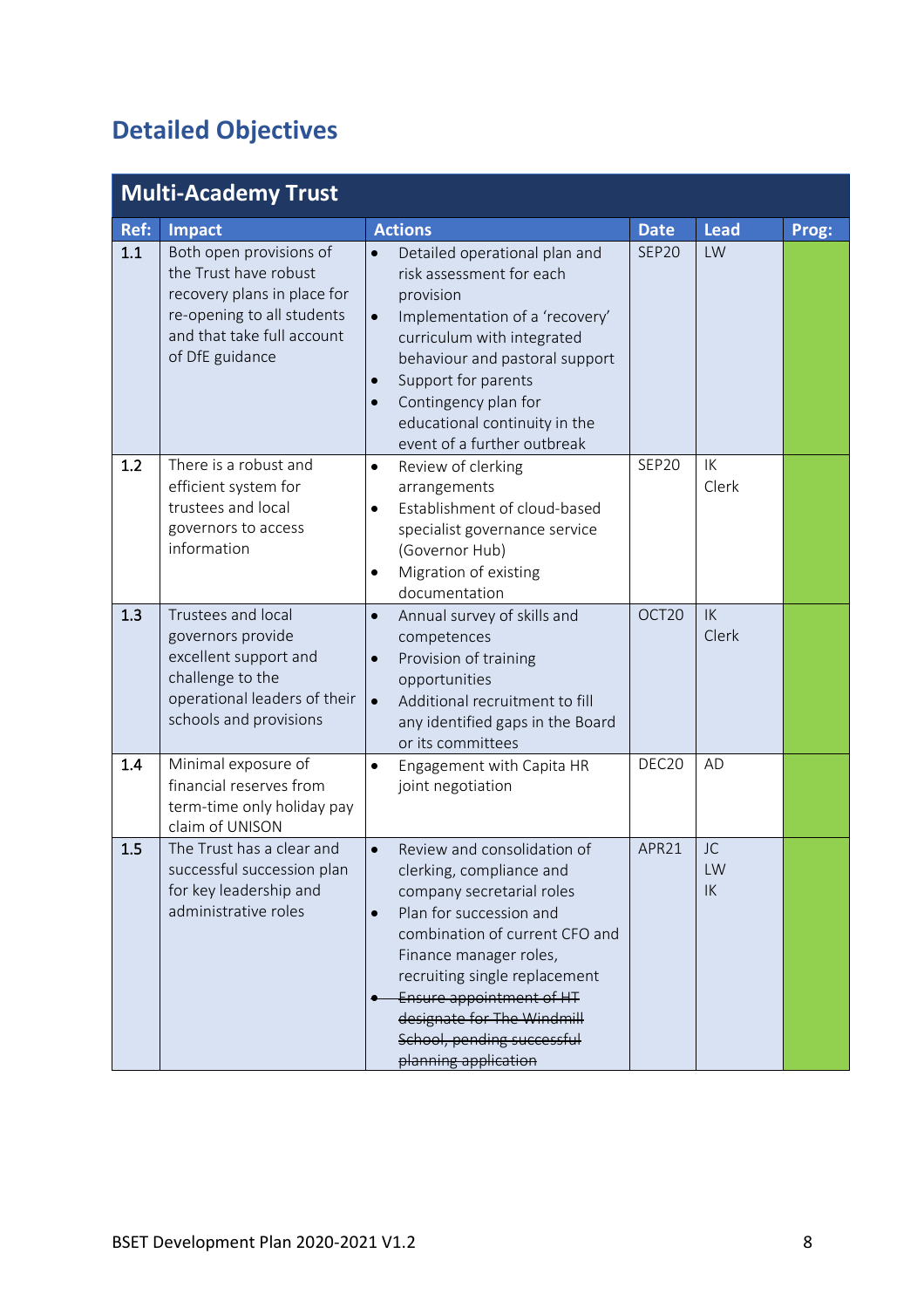<span id="page-8-0"></span>

|      | <b>Oak Lodge School</b>                                                                                                                                                                                                                                                 |                                                                                                                                                                                                                                                                                                                                                                                          |                   |                                 |       |
|------|-------------------------------------------------------------------------------------------------------------------------------------------------------------------------------------------------------------------------------------------------------------------------|------------------------------------------------------------------------------------------------------------------------------------------------------------------------------------------------------------------------------------------------------------------------------------------------------------------------------------------------------------------------------------------|-------------------|---------------------------------|-------|
| Ref: | <b>Impact</b>                                                                                                                                                                                                                                                           | <b>Actions</b>                                                                                                                                                                                                                                                                                                                                                                           | <b>Date</b>       | <b>Lead</b>                     | Prog: |
| 2.1  | The school will have<br>successfully recovered<br>from the impact of its<br>extended closure during<br>the COVID-19 pandemic.                                                                                                                                           | See 1.1: Plans in place for a full re-<br>opening responsive to updated and<br>dynamic risk assessment<br>Support for staff, student and family<br>wellbeing<br>Contingency plan for further<br>emergency closure                                                                                                                                                                        | SEP20             | LW<br>$+SLT$                    |       |
| 2.1A | Students will have been<br>supported to mitigate for<br>the disruption to their<br>learning as a result of the<br>pandemic.                                                                                                                                             | Identify and cost options for<br>additional intervention to take<br>advantage of the £46,800 Covid-19<br>Catch-up premium.<br>Address individual needs<br>Promote wellbeing curriculum<br>Secure the home learning<br>website to support students<br>who may be self-isolating.<br>Provide support to parents<br>required to support home<br>learning                                    | Oct20-<br>Apr21   | GDO<br>EPY<br>ESY<br><b>CCH</b> |       |
| 2.2  | There is clear observable<br>and written evidence of a<br>rigorous and personalised<br>approach to assessment<br>of learning in both<br>academic and non-<br>academic spheres.<br>All groups of students<br>make equally good<br>progress from their<br>starting points | EHCP, including SCERTS targets to be<br>clearly available in all classrooms<br>Termly progress tracking to be<br>closer linked to individual EHC Plans<br>Principal that digital portfolios be<br>updated termly<br>Train TAs to support revised<br>assessment and tracking procedures<br>Undertake regular analysis to spot<br>any emerging gaps<br>Relevant interventions put in place | OCT20             | <b>CCH</b><br>EP<br>ESY         |       |
| 2.3  | Ensure highly effective<br>and meaningful<br>engagement takes place<br>with staff at all levels and<br>that issues are identified.<br>When issues are<br>identified, in particular<br>about workload, they are<br>dealt with appropriately<br>and quickly               | Refine assessment, recording<br>$\bullet$<br>and reporting systems to reduce<br>teacher workload<br>Promote staff well-being<br>$\bullet$<br>programme drawing on<br>resources of the Education<br>Psychology Traded Service                                                                                                                                                             | <b>NOV20</b>      | <b>CCH</b><br>ESY               |       |
| 2.4  | SMSC development is<br>evident and underpins the<br>full range of students'<br>experience of the<br>curriculum and progress in<br>learning, reflecting a                                                                                                                | Further develop the PSHE<br>$\bullet$<br>curriculum and ensure that this<br>includes a relevant RSE<br>curriculum.<br>Carry out parental engagement<br>and consultation                                                                                                                                                                                                                  | DEC <sub>20</sub> | GD<br>EP<br>ESY                 |       |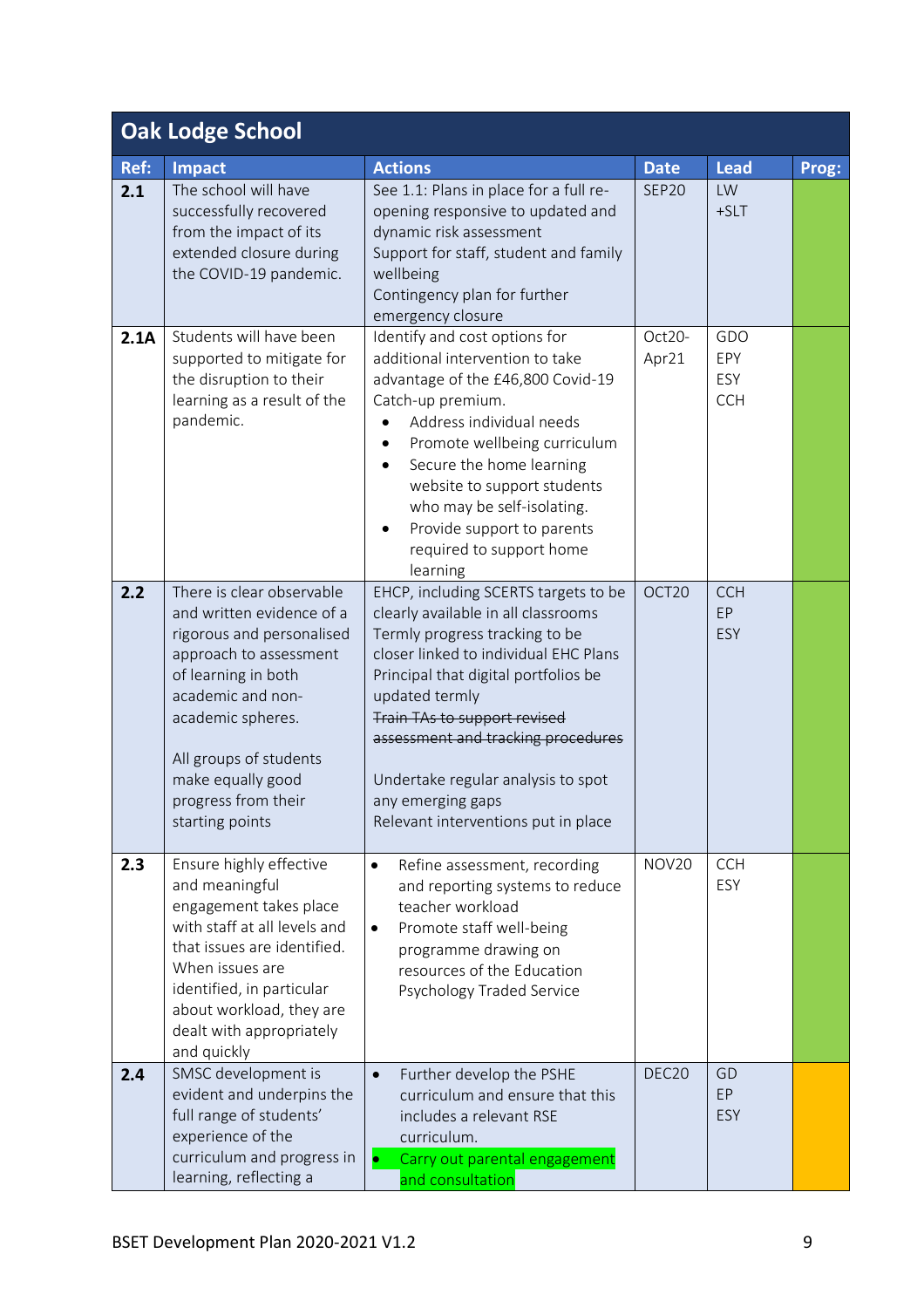| <b>Oak Lodge School</b> |                                                                                                                                                                                                                                                                             |                                                                                                                                                                                                                                                                                                                                                             |                   |                    |       |
|-------------------------|-----------------------------------------------------------------------------------------------------------------------------------------------------------------------------------------------------------------------------------------------------------------------------|-------------------------------------------------------------------------------------------------------------------------------------------------------------------------------------------------------------------------------------------------------------------------------------------------------------------------------------------------------------|-------------------|--------------------|-------|
| Ref:                    | <b>Impact</b>                                                                                                                                                                                                                                                               | <b>Actions</b>                                                                                                                                                                                                                                                                                                                                              | <b>Date</b>       | <b>Lead</b>        | Prog: |
|                         | shared knowledge and<br>understanding of<br>fundamental British<br>values.                                                                                                                                                                                                  |                                                                                                                                                                                                                                                                                                                                                             |                   |                    |       |
| 2.5                     | Clear and ambitious vision<br>for providing high-quality<br>education to all pupils,<br>through strong, shared<br>values, policies and<br>practice.                                                                                                                         | Build on the successes of the new<br>learning platform developed as part<br>of COVID response:<br><b>Refreshment of IT resources:</b><br>1.<br>Laptop banks for class use<br>a.<br>Ensure individual laptop for all<br>b.<br>teachers<br>Upgrade Interactive<br>C.<br>Whiteboards to display screens<br>in all main building and DT/Art<br>block classrooms | DEC <sub>20</sub> | <b>CCH IK GF</b>   |       |
|                         |                                                                                                                                                                                                                                                                             | Review of strategic curriculum<br>2.<br>planning to link with emerging<br>decisions around school<br>structure and "Vision25".                                                                                                                                                                                                                              | MAY21             | SF<br>LW<br>$+SLT$ |       |
| 2.6                     | School has a culture of<br>safeguarding that<br>supports effective<br>arrangements to: identify<br>pupils who may need early<br>help or who are at risk;<br>school fulfils its statutory<br>duties under the Equality<br>Act 2010, and other<br>duties, including 'Prevent' | Increase number of DSL recognising<br>need for strong succession planning<br>Ongoing PREVENT training<br>Awareness training on LGBT for staff<br>and parents reflecting recently<br>published regulation<br>Update safeguarding policy,<br>reflecting any amendments to latest<br>published guidance                                                        | <b>JUN21</b>      | LW<br><b>BB</b>    |       |
| 2.7                     | Ensure teachers receive<br>focused and highly<br>effective professional<br>development. Teachers'<br>subject, pedagogical<br>knowledge consistently<br>builds and develops over<br>time; consistently<br>translates into<br>improvements in teaching<br>of the curriculum.  | Focussed training for the<br>$\bullet$<br>teaching of early reading and<br>mathematics skills<br><b>Explicit training in SEN pedagogy</b><br>$\bullet$<br>to ensure learning and<br>emotional needs are met<br>CPD opportunities to support<br>$\bullet$<br>workforce career aspirations                                                                    | JUL21             | LW                 |       |
| 2.8                     | Students at key transition<br>points are well prepared<br>for next stage of their<br>education or wider<br>learning                                                                                                                                                         | Teachers help students to compile<br>portfolios of achievement; teachers<br>enable students to have a clear<br>understanding of their next move                                                                                                                                                                                                             | JUL21             | EP ESY             |       |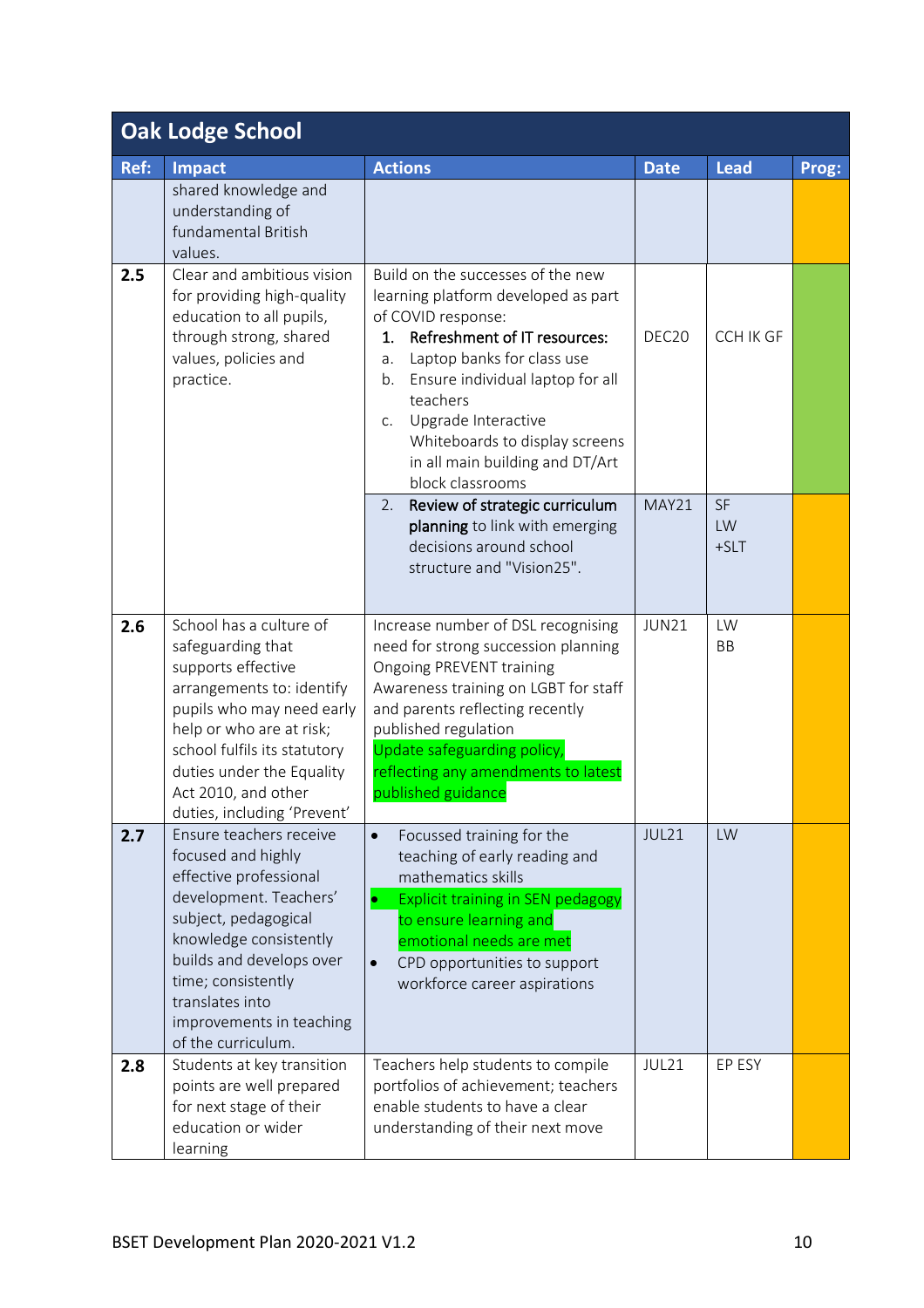| <b>Oak Lodge School</b> |                                                                                                                                                                                                                                                        |                                                                                                                                                                                                                                                                                                                                                                  |             |             |       |  |
|-------------------------|--------------------------------------------------------------------------------------------------------------------------------------------------------------------------------------------------------------------------------------------------------|------------------------------------------------------------------------------------------------------------------------------------------------------------------------------------------------------------------------------------------------------------------------------------------------------------------------------------------------------------------|-------------|-------------|-------|--|
| Ref:                    | Impact                                                                                                                                                                                                                                                 | <b>Actions</b>                                                                                                                                                                                                                                                                                                                                                   | <b>Date</b> | <b>Lead</b> | Prog: |  |
| 2.9                     | All classrooms of the<br>school provide a<br>predictable, safe, hygienic<br>and standardised learning<br>environment that meets<br>the needs of students,<br>whilst realising economies<br>of scale and operational<br>benefits of<br>standardisation. | Initial reduction of furniture and<br>equipment in response to<br>COVID.<br>Evidence- based research to<br>balance health, wellbeing and<br>pedagogic needs.<br>Compilation of standardised<br>furniture inventory that<br>continues to offer a small<br>amount of choice to teachers<br>Bulk purchase of furniture<br>refreshment according to audit<br>of need | JUL21       | GDO         |       |  |

<span id="page-10-0"></span>

| <b>Oakbridge Special Education</b> |                                                                                                                                                |                                                                                                                                                                                                                                                                    |                   |                   |       |
|------------------------------------|------------------------------------------------------------------------------------------------------------------------------------------------|--------------------------------------------------------------------------------------------------------------------------------------------------------------------------------------------------------------------------------------------------------------------|-------------------|-------------------|-------|
| Ref:                               | <b>Impact</b>                                                                                                                                  | <b>Actions</b>                                                                                                                                                                                                                                                     | <b>Date</b>       | <b>Lead</b>       | Prog: |
| 3.1                                | The provision will have<br>successfully recovered<br>from the impact of its<br>extended closure during<br>the COVID-19 pandemic.               | See 1.1: Plans in place for a full re-<br>opening responsive to updated and<br>dynamic risk assessment<br>Support for staff, student and family<br>wellbeing<br>Contingency plan for further<br>emergency closure                                                  | <b>SEP20</b>      | LW<br><b>SC</b>   |       |
| 3.2                                | Students will feel more<br>confident to express their<br>views knowing they will be<br>listened to an appropriate<br>support will be provided. | To develop students voice to take<br>account of their views and<br>aspirations when planning learning<br>experiences<br>Time tabled sessions to focus on<br>what works well and if better if.<br>To have more input in the weekly<br>newsletter from the students. | OCT <sub>20</sub> | <b>SC</b>         |       |
| 3.3                                | There will be additional<br>trustees with a broader<br>range of appropriate skills<br>plus parental<br>representation on the<br>board.         | Ensure recruitment of directors<br>adds to the skills et of the existing<br>body. Ideally replace LW as director<br>so that there is not a conflict of<br>interest                                                                                                 | MAR21             | LW<br>IK<br>Clerk |       |
| 3.4                                | Students leaving OB will<br>successfully move on to an<br>appropriate setting with<br>the correct level of<br>support.                         | establish a more rigorous and<br>transition programme out of OB.<br>To develop more collaborative<br>partnerships with other<br>educational/social care providers                                                                                                  | JUL21             | <b>SC</b>         |       |
| 3.5                                | A permanent base that is<br>used daily with teaching<br>resources/equipment not                                                                | To secure a more permanent base<br>for the provision.                                                                                                                                                                                                              | SEP21             | LW<br><b>SC</b>   |       |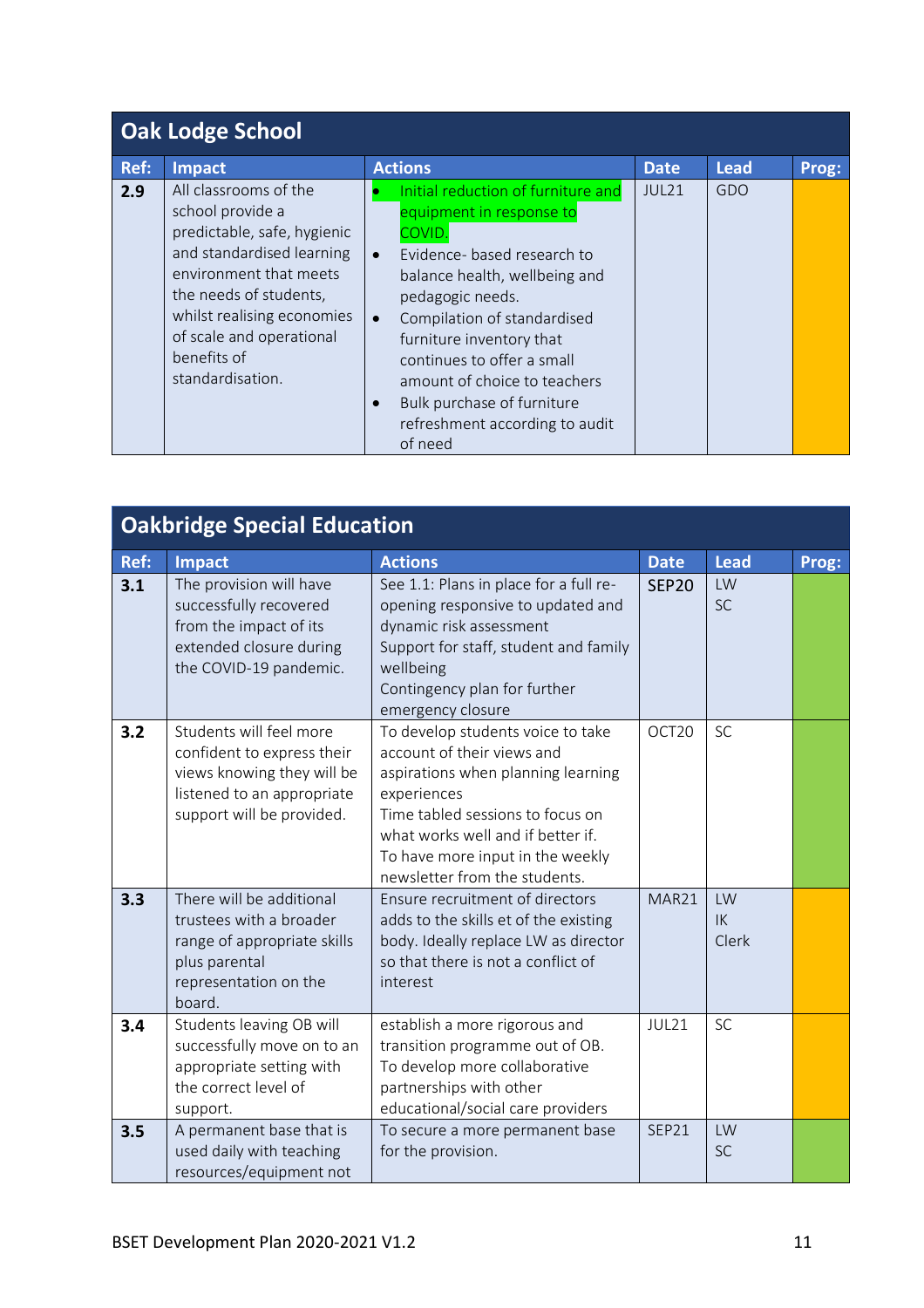| <b>Oakbridge Special Education</b> |                                                                                                                    |                                                                                                                                                           |             |             |       |  |
|------------------------------------|--------------------------------------------------------------------------------------------------------------------|-----------------------------------------------------------------------------------------------------------------------------------------------------------|-------------|-------------|-------|--|
| Ref:                               | <b>Impact</b>                                                                                                      | <b>Actions</b>                                                                                                                                            | <b>Date</b> | <b>Lead</b> | Prog: |  |
|                                    | being required to be put<br>away every evening. Not<br>being restricted by the<br>dual use of the current<br>site. | Explore options to build on<br>site<br>Continue alternative<br>$\bullet$<br>property search for lease<br>Continue negotiation with<br>$\bullet$<br>Scouts |             |             |       |  |

<span id="page-11-1"></span><span id="page-11-0"></span>

| <b>The Windmill School</b> |                                                                                                                                   |                                                                                                                                                                                                                                                                         |                   |                         |       |
|----------------------------|-----------------------------------------------------------------------------------------------------------------------------------|-------------------------------------------------------------------------------------------------------------------------------------------------------------------------------------------------------------------------------------------------------------------------|-------------------|-------------------------|-------|
| Ref:                       | <b>Impact</b>                                                                                                                     | <b>Actions</b>                                                                                                                                                                                                                                                          | <b>Date</b>       | <b>Lead</b>             | Prog: |
| 4.1                        | A permanent home for<br>the new school has been<br>identified and planning<br>permission secured                                  | Engagement with national and<br>local government agencies<br>Increased frequency of<br>$\bullet$<br>Development Group meetings<br>according to programme<br>success                                                                                                     | APR21             | 1K                      |       |
| 4.2                        | An Education Plan has<br>been agreed that will<br>meet the needs of the<br>anticipated cohort                                     | Review of Education Plan as<br>originally submitted, taking<br>account of latest research and<br>potential adjustment of cohort<br>expectations<br>Development Group ensure<br>design opportunities to support<br>new curriculum are addressed<br>within building plans | MAY21             | IK/GD<br>$+$<br>Dev.Grp |       |
| 4.3                        | All stakeholders are kept<br>aware of progress made<br>and have the opportunity<br>to shape the future<br>direction of the school | Maintain effective<br>$\bullet$<br>communication with<br>commissioners and<br>stakeholders<br>Development of website<br>Prepare for consultation<br>meetings with prospective<br>عمنلنصحا                                                                               | JUL <sub>21</sub> | $\mathsf{I}\mathsf{K}$  |       |